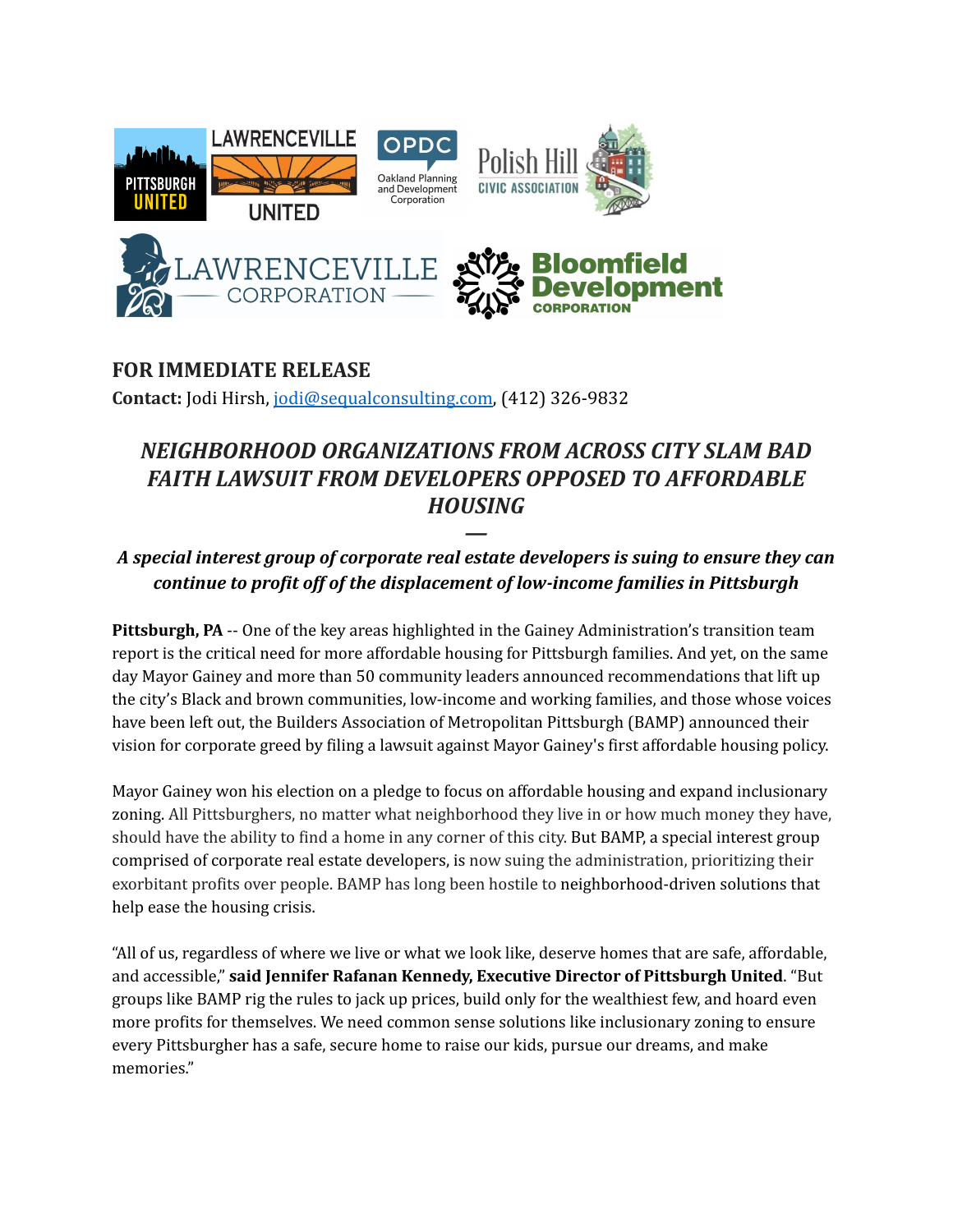Unaffordable housing has displaced thousands of Pittsburghers, pushing them farther from access to food, transit, health care, neighborhood and family support systems, and jobs. The absence of affordable housing in good repair has pushed low-income families –particularly Black families – outside of the city limits. Pittsburgh lost 10,660 Black residents between 2010 and 2020, a 13.4% decline. In just five years, Lawrenceville lost more than half of its Black population, ⅓ of its kids under 18, and ⅓ of long-time homeowners, even as it saw its largest housing boom in generations.

"BAMP's preposterous statement that 'Pittsburgh doesn't have an affordable housing problem' shows they're perfectly satisfied with ongoing segregation as long as they get to keep generating their profits," said **Christina Howell, Executive Director of Bloomfield Development Corporation**. "Their open contempt for struggling families in our city proves the need for bold action from policy makers to ensure that Pittsburghers from every neighborhood have access to safe, secure, affordable housing."

Even before the pandemic, there were increasing barriers to finding safe, secure, affordable housing in the city. Now, especially as prices on everything from gas to bread skyrocket, housing is becoming one of the hardest expenses to cover, especially in quickly gentrifying neighborhoods. This means the most vulnerable Pittsburghers are faced with evermore terrible choices.

Thankfully, the city has tools like inclusionary zoning at its disposal to help alleviate the affordable housing crisis. By requiring large housing developments to include a percentage of units for lower income households, IZ ensures that new development meets the housing needs of everyone. [Inclusionary](https://groundedsolutions.org/sites/default/files/2021-01/Inclusionary_Housing_US_v1_0.pdf) housing policies have existed for decades, producing more 100,000 affordable homes across the [country.](https://groundedsolutions.org/sites/default/files/2021-01/Inclusionary_Housing_US_v1_0.pdf) These ordinances have been repeatedly challenged by special interest groups like BAMP across the country and have consistently been upheld in state and federal courts. Studies have shown that inclusionary zoning is effective at reducing displacement and creating affordable housing in neighborhoods with lower concentrations of poverty and good schools.

"In a neighborhood like Oakland, simply increasing the supply of market-rate units doesn't put a dent in the affordability of older properties, whether for homeownership or rental. In fact, it increases prices across the board, since here the gentrification pressure comes from the bottom of the market, not the top. Oakland needs every tool in the toolbox to incentivize the construction of affordable units. IZ is essential to preserving communities, locating working people close to the places they work, and ensuring a vibrant and resilient future for our neighborhood," said **Andrea Boykowycz, Assistant Director of Oakland Planning and Development Corporation.**

Pittsburgh's inclusionary zoning ordinance went through a robust, extensive process with local and national experts and the community, receiving overwhelming support in the neighborhoods where it has been implemented and winning unanimous approval from the City's Planning Commission and City Council. In Lawrenceville, it has already set the stage for 40 new units of affordable housing, with more projects in the works in Lawrenceville, Bloomfield, and Polish Hill. Councilwoman Deb Gross, who introduced the ordinance, has repeatedly lauded it as a successful example of residents driving policy to realize their vision for their neighborhoods.